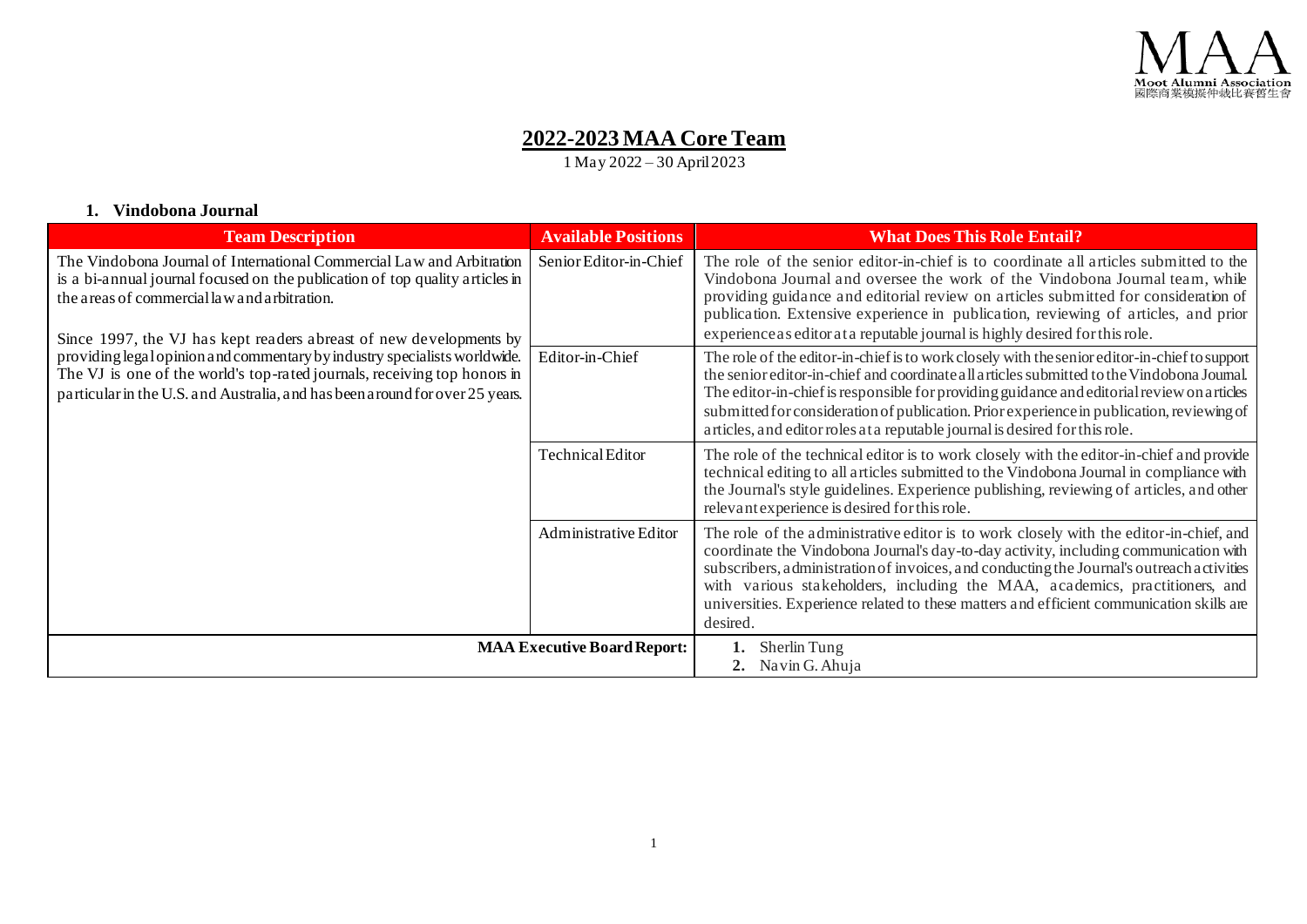

## **2. Media Team**

| <b>Team Description</b>                                                                                                                                                                   | <b>Available Positions</b>                                                                                     | <b>What Does This Role Entail?</b>                                                                                                                                                                                                                                                                                                                                                                                                                                                                                                                                                                                                                                                                                                                                                                                                                                                                                                                                                                                                                                                                                                                                                                                                                                                                                         |
|-------------------------------------------------------------------------------------------------------------------------------------------------------------------------------------------|----------------------------------------------------------------------------------------------------------------|----------------------------------------------------------------------------------------------------------------------------------------------------------------------------------------------------------------------------------------------------------------------------------------------------------------------------------------------------------------------------------------------------------------------------------------------------------------------------------------------------------------------------------------------------------------------------------------------------------------------------------------------------------------------------------------------------------------------------------------------------------------------------------------------------------------------------------------------------------------------------------------------------------------------------------------------------------------------------------------------------------------------------------------------------------------------------------------------------------------------------------------------------------------------------------------------------------------------------------------------------------------------------------------------------------------------------|
| The Media Team is responsible for ensuring that our members are kept up<br>to date on all MAA related information as well as opportunities in<br>international arbitration and trade law. | Chair                                                                                                          | The Chair leads and organizes the MAA's social media and marketing strategy with the<br>support of the Vice Chair. The Chair delegates tasks to the Media Team members and<br>monitors the same and is the point of contact for the Executive Board.                                                                                                                                                                                                                                                                                                                                                                                                                                                                                                                                                                                                                                                                                                                                                                                                                                                                                                                                                                                                                                                                       |
| In carrying out these responsibilities, our Media Team creates content and                                                                                                                | Vice Chair                                                                                                     | The Vice Chair supports the Chair in organizing the MAA's social media and marketing<br>strategy and fills in for the Chair whenever the Chair is not a vailable.                                                                                                                                                                                                                                                                                                                                                                                                                                                                                                                                                                                                                                                                                                                                                                                                                                                                                                                                                                                                                                                                                                                                                          |
| updates the MAA website, operates our various social media channels and<br>email list serve.                                                                                              | Media Team Members<br>$\triangleright$ MAA website<br>$\triangleright$ Social Media<br>$\triangleright$ Emails | The Media Team Members will report to the Chair and Vice Chair. Each Team Member<br>will be a llocated a particular responsibility depending on their skills and desires.<br>Website: the team member(s) responsible for the MAA website will keep the<br>➤<br>MAA website up to date, upload events and announcements, and coordinate<br>with our website developers for more complicated tasks. The MAA Website is<br>based off of WordPress so basic knowledge of how to operate WordPress is a<br>plus.<br>Social Media: the MAA has accounts on LinkedIn, Facebook, Instagram, and<br>Twitter. The team member(s) responsible for the MAA's social media accounts<br>ensure that the MAA's social media accounts are up to date with the MAA's<br>projects and events as well as with promotions of unique opportunities and<br>events for MAA Members in international arbitration and trade law.<br><b>Emails:</b> the MAA has an email list serve comprised of over 5,000 Members.<br>The MAA uses the Elastic Email platform. The team member(s) responsible for<br>the MAA email account ensure that the MAA Membership is kept up to date<br>with the MAA's projects and events as well as with promotions of unique<br>opportunities and events for MAA Members in international arbitration and<br>trade law. |
|                                                                                                                                                                                           | <b>MAA Executive Board Report:</b>                                                                             | <i>i</i> pek Ince<br>2. Isabela Deveza                                                                                                                                                                                                                                                                                                                                                                                                                                                                                                                                                                                                                                                                                                                                                                                                                                                                                                                                                                                                                                                                                                                                                                                                                                                                                     |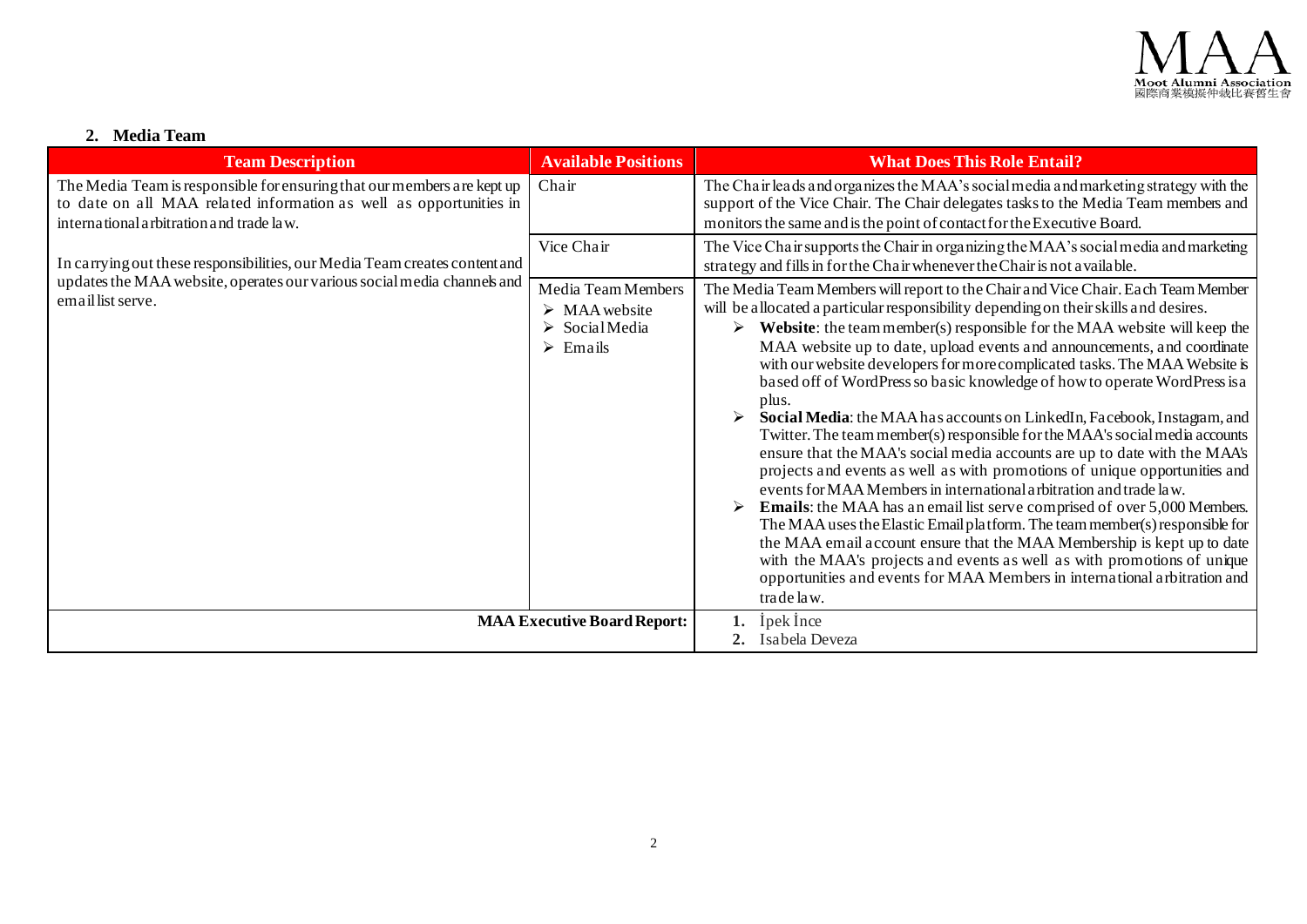

# **3. Conferences & Events Team**

| <b>Team Description</b>                                                                                                                                                                                                                                                             | <b>Available Positions</b>         | <b>What Does This Role Entail?</b>                                                                                                                                                                                                                                                                                                                                                                                                                                                            |
|-------------------------------------------------------------------------------------------------------------------------------------------------------------------------------------------------------------------------------------------------------------------------------------|------------------------------------|-----------------------------------------------------------------------------------------------------------------------------------------------------------------------------------------------------------------------------------------------------------------------------------------------------------------------------------------------------------------------------------------------------------------------------------------------------------------------------------------------|
| The Conferences and Events Team is responsible for organizing all of the<br>MAA's established conferences and webinars as well as professional social<br>and networking events throughout the MAA Term.<br>The MAA's established Conferences include the Generations in Arbitration | Chair (Conferences)                | The Chair of Conferences leads and organizes the MAA's Conferences for the MAA<br>Term with the support of the Vice Chair of Conferences. The Chair of Conferences<br>delegates tasks in relation to MAA Conferences to the Conferences & Events Team<br>members and monitors, with the Chair of Events, the overall team, and is the point of<br>contact for the Executive Board with respect to MAA Conferences.                                                                            |
| Conferences, CISG Conference, Vis Moot Journey Series, and Speaker<br>Series.<br>Established social and networking events include the MAA Welcome and<br>Farewell Parties, MAA Moot Bar, and MAA Moot Café.                                                                         | Chair (Events)                     | The Chair of Events leads and organizes the MAA's professional social and networking<br>events for the MAA Term with the support of the Vice Chair of Events. The Chair of<br>Events delegates MAA Events tasks to the Conferences & Events Team members and<br>monitors, with the Chair of Conferences, the overall team, and is the point of contact for<br>the Executive Board with respect to MAA Events.                                                                                 |
| These Conferences and Events Team is also welcome to come up with new<br>ideas for conferences and events during the MAA Term.                                                                                                                                                      | Vice Chair (Conferences)           | The Vice Chair of Conferences supports the Chair of Conferences in organizing the<br>MAA's Conferences for the MAA Term and fills in for the Chair of Conferences when<br>the occasion requires.                                                                                                                                                                                                                                                                                              |
|                                                                                                                                                                                                                                                                                     | Vice Chair (Events)                | The Vice Chair of Events supports the Chair of Events in organizing the MAA's<br>professional social and networking events for the MAA Term and fills in for the Chair<br>of Events when the occasion requires.                                                                                                                                                                                                                                                                               |
|                                                                                                                                                                                                                                                                                     | <b>Team Members</b>                | The Conferences & Events Team Members will report to the Chairs and Vice Chairs and<br>will support the team in various functions in order to ensure successful Conferences and<br>Events during the MAA Term.                                                                                                                                                                                                                                                                                |
|                                                                                                                                                                                                                                                                                     |                                    | Responsibilities include:<br>Identification of and communications with potential speakers and panel topics;<br>Identification of and communications with potential venues;<br>Identification of and communications with potential sponsors;<br>➤<br>Administration and organization of conferences and events;<br>Participation and support in conferences and events;<br>➤<br>Coordination with the various teams within the MAA Core Team in ensuring<br>successful conferences and events. |
|                                                                                                                                                                                                                                                                                     |                                    | Team Members should be responsible, organized, and efficient and are expected to be<br>prompt in responses and active in participation within the Conferences $&$ Events Team.                                                                                                                                                                                                                                                                                                                |
|                                                                                                                                                                                                                                                                                     | <b>MAA Executive Board Report:</b> | 1. Sherlin Tung<br>2. Navin G. Ahuja                                                                                                                                                                                                                                                                                                                                                                                                                                                          |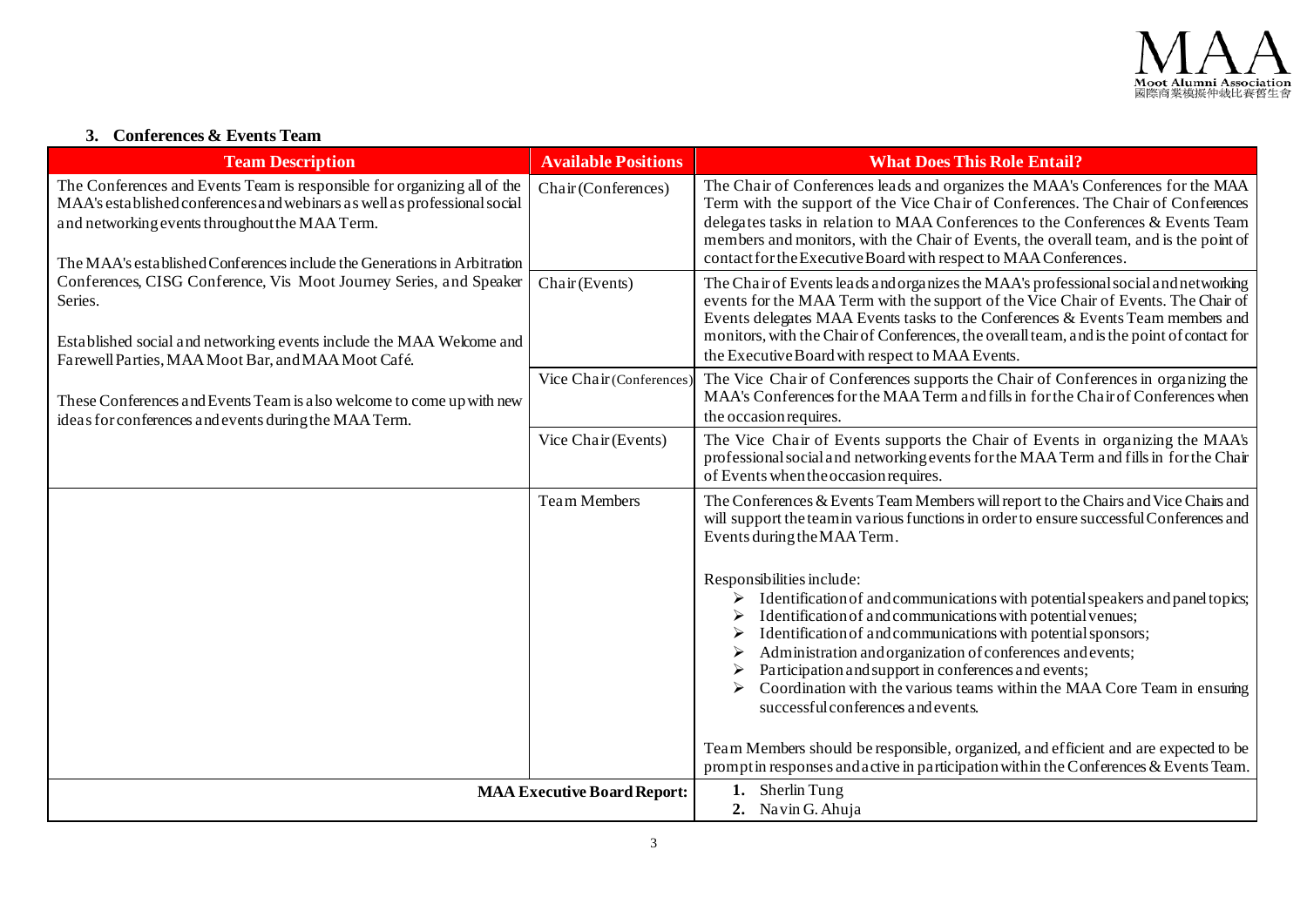

### **4. Mentor-Mentee Team**

| <b>Team Description</b>                                                                                                                                                                                                                                                                        | <b>Available Positions</b>         | <b>What Does This Role Entail?</b>                                                                                                                                                                                                                                                                                                                                                                                                              |
|------------------------------------------------------------------------------------------------------------------------------------------------------------------------------------------------------------------------------------------------------------------------------------------------|------------------------------------|-------------------------------------------------------------------------------------------------------------------------------------------------------------------------------------------------------------------------------------------------------------------------------------------------------------------------------------------------------------------------------------------------------------------------------------------------|
| The Mentor-Mentee Team aims to connect students and young<br>professionals with the more experienced generation of academics and<br>professionals within the MAA.<br>The Mentor-Mentee Programme runs on an annual basis, following the                                                        | Chair                              | The Chair of the Mentor-Mentee Team leads, organizes and is responsible for the<br>MAA's Mentor-Mentee programme. The Chair is supported in this role by the Vice<br>Chair and delegates tasks to the Team Members. The Chair is the point of contact for the<br>Executive Board. As part of the leadership, the Chair is expected to produce a tentative<br>plan for the year in order for the Teammembers to brainstorm and plan accordingly. |
| MAA Term (rather than the calendar year). The Mentor-Mentee Team   Vice Chair<br>organizes the mentee selection process, communicates with mentors and<br>mentees, and organizes onboarding sessions for mentors and mentees and<br>facilitates networking opportunities for the participants. |                                    | The Vice Chair supports the Chair in organizing the MAA's Mentor-Mentee programme<br>and fills in for the Chair whenever the situation requires. The Vice Chair oversees the<br>Team Members and their performance to ensure that the Team Members meet their<br>targets and there is no delay.                                                                                                                                                 |
|                                                                                                                                                                                                                                                                                                | Team Members                       | The Mentor-Mentee Team Members will report to the Chair and Vice Chair and support<br>the team in various functions to ensure a successful Mentor-Mentee Program.                                                                                                                                                                                                                                                                               |
|                                                                                                                                                                                                                                                                                                |                                    | Responsibilities include:<br>Identification of and communications with potential mentors;<br>Coordination of the programme including organizing onboarding sessions,<br>networking opportunities, and other events for the Mentor-Mentee group; and<br>Brainstorming ideas for the programme.                                                                                                                                                   |
|                                                                                                                                                                                                                                                                                                | <b>MAA Executive Board Report:</b> | Cristen Bauer<br>2. Alicja Zielinska-Eisen                                                                                                                                                                                                                                                                                                                                                                                                      |

# **5. Compliance Officer**

| <b>Team Description</b>                                                                                                                                                                                                                                                                                 | <b>Available Positions</b> | <b>What Does This Role Entail?</b>                                                                                                                                                                                                                                                                                                             |
|---------------------------------------------------------------------------------------------------------------------------------------------------------------------------------------------------------------------------------------------------------------------------------------------------------|----------------------------|------------------------------------------------------------------------------------------------------------------------------------------------------------------------------------------------------------------------------------------------------------------------------------------------------------------------------------------------|
| The Compliance Officer is responsible for ensuring that the MAA and its<br>activities are fully compliant with the applicable laws and regulations.<br>Compliance works with all of the MAA Core Teams and provides<br>assistance on relevant laws and regulations for our MAA Core Team<br>activities. | Compliance Officer         | The Compliance Officer's responsibilities are to ensure that the MAA and its activities<br>are fully compliant with the applicable laws and regulations, in particular with the data<br>protection regulations. The Compliance Officer is expected to coordinate with the other<br>Core Teams and provide compliance assistance, where needed. |
| <b>MAA Executive Board Report:</b>                                                                                                                                                                                                                                                                      |                            | Sherlin Tung<br>2. Alicja Zielinska-Eisen                                                                                                                                                                                                                                                                                                      |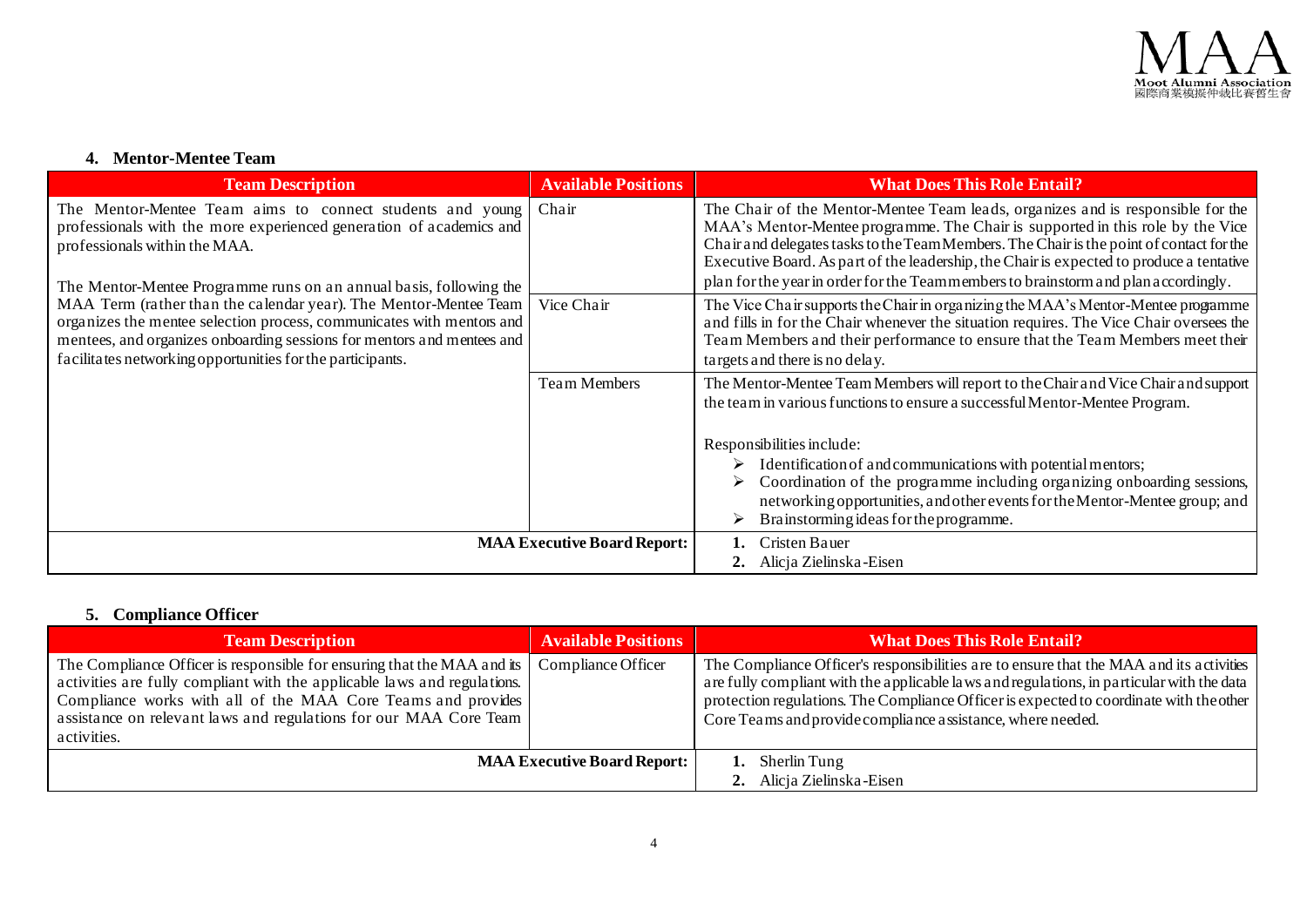

# **6. China Project**

| <b>Team Description</b>                                                                                                                                                                                                                                                                               | <b>Available Positions</b>         | <b>What Does This Role Entail?</b>                                                                                                                                                                                                                                                                                                                                                                                          |
|-------------------------------------------------------------------------------------------------------------------------------------------------------------------------------------------------------------------------------------------------------------------------------------------------------|------------------------------------|-----------------------------------------------------------------------------------------------------------------------------------------------------------------------------------------------------------------------------------------------------------------------------------------------------------------------------------------------------------------------------------------------------------------------------|
| The MAA was awarded funds to set up a program in Mainland China to<br>educate students and young practitioners on international arbitration and<br>international trade law. Out of these funds, the China Project was created.<br>The China Project team is tasked with organizing legal conferences, | Chair                              | The Chair of the China Project leads, organizes, and is responsible for the MAA's China<br>Project strategy with the support of the Vice Chair. The Chair delegates tasks to the Team<br>Members and is the point of contact for the Executive Board. As part of the leadership,<br>the Chair is expected to produce a tentative plan for the MAA Term in order for the<br>Team members to brainstorm and plan accordingly. |
| seminars, and trainings in Mainland China on the topics of international<br>arbitration and trade law.                                                                                                                                                                                                | Vice Chair                         | The Vice Chair supports the Chair in organizing the MAA's China Project strategy and<br>fills in for the Chair whenever the Chair is not available. The Vice Chair oversees the<br>Team Members and their performance to ensure that the Team members meet their<br>targets and there is no delay.                                                                                                                          |
|                                                                                                                                                                                                                                                                                                       | <b>Team Members</b>                | The China Project teammembers will report to the Chair and Vice Chair and support the<br>team in various functions to ensure a successful China Project.                                                                                                                                                                                                                                                                    |
|                                                                                                                                                                                                                                                                                                       |                                    | Responsibilities include:                                                                                                                                                                                                                                                                                                                                                                                                   |
|                                                                                                                                                                                                                                                                                                       |                                    | Identification of and communications with potential speakers;<br>Brainstorming for potential topics for legal seminars, conferences, and<br>trainings;<br>Identification of and communications with potential venues and sponsors;<br>Administration and organization of events under the China Project;<br>Coordination with other members of the MAA Core Team.                                                           |
|                                                                                                                                                                                                                                                                                                       | <b>MAA Executive Board Report:</b> | Sherlin Tung<br>2. Navin G. Ahuja                                                                                                                                                                                                                                                                                                                                                                                           |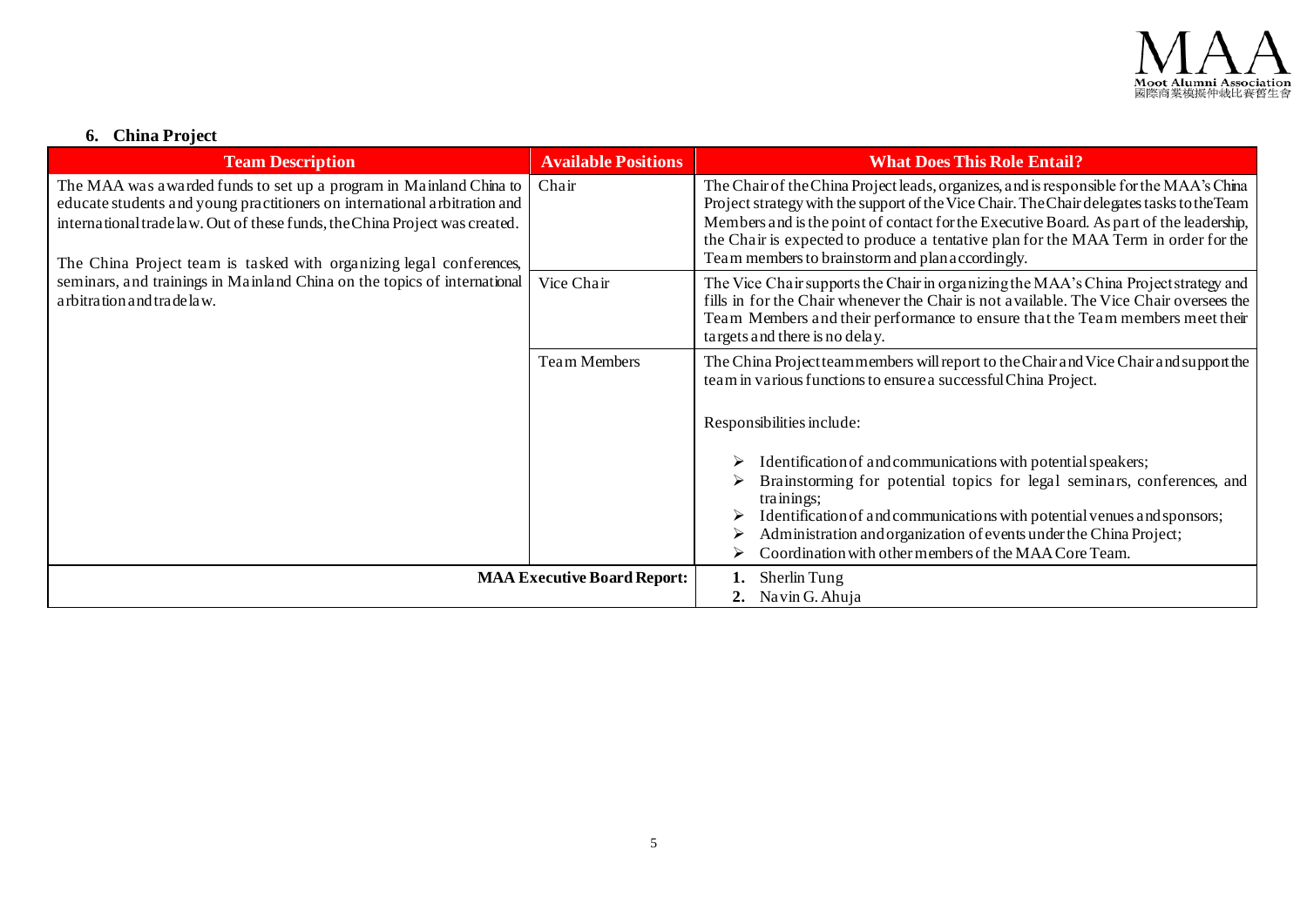

### **7. Diversity & Inclusion Team**

| <b>Description</b>                                                                                                                                                                                                                                                                                                                                                                                                   | <b>Available Positions</b>         | <b>What Does This Role Entail?</b>                                                                                                                                                                                                                                                                                                                                                                                                                                                                                            |
|----------------------------------------------------------------------------------------------------------------------------------------------------------------------------------------------------------------------------------------------------------------------------------------------------------------------------------------------------------------------------------------------------------------------|------------------------------------|-------------------------------------------------------------------------------------------------------------------------------------------------------------------------------------------------------------------------------------------------------------------------------------------------------------------------------------------------------------------------------------------------------------------------------------------------------------------------------------------------------------------------------|
| The MAA's Diversity & Inclusion Team promotes the importance of<br>diversity and inclusion in the Vis Moot communities as well as the<br>international arbitration and trade law communities. Ways of doing this<br>include organizing targeted webinars, conferences, and seminars on<br>specific issues important to diversity and inclusion and educating the MAA<br>Members as well as the relevant communities. | Chair                              | The Chair of the D&I Team leads, organizes, and is responsible for the MAA's Diversity<br>and Inclusion programme with the support of the Vice Chair. As part of the leadership,<br>the Chair will curate a list of events and projects that will help the MAA to be a platform<br>for advocating D&I and also helps the MAA to ensure that the MAA is as diverse and<br>inclusive as can be. The Chair delegates tasks to the D&I Team Members and monitors<br>the same and is the point of contact for the Executive Board. |
|                                                                                                                                                                                                                                                                                                                                                                                                                      | Vice Chair                         | The Vice Chair supports the Chair in organizing the MAA's D&I programme and fills<br>in for the Chair whenever the Chair is not available. The Vice Chair will oversee the<br>Team members and their performance to ensure that the Team members meet their<br>targets and there is no delay.                                                                                                                                                                                                                                 |
|                                                                                                                                                                                                                                                                                                                                                                                                                      | <b>Team Members</b>                | The D&I Team Members will report to the Chair and Vice Chair and support the team<br>in various functions to ensure the D&I programme is successful.                                                                                                                                                                                                                                                                                                                                                                          |
|                                                                                                                                                                                                                                                                                                                                                                                                                      |                                    | Responsibilities include:                                                                                                                                                                                                                                                                                                                                                                                                                                                                                                     |
|                                                                                                                                                                                                                                                                                                                                                                                                                      |                                    | Assisting in implementing the team projects;<br>Brainstorming for future projects;<br>Identification of and communications with potential speakers and panel topics;<br>Identification of and communications with potential venues and sponsors; and<br>Coordination with other members of the MAA Core Team.                                                                                                                                                                                                                 |
|                                                                                                                                                                                                                                                                                                                                                                                                                      | <b>MAA Executive Board Report:</b> | 1. Isabela Deveza<br>2. Ipek Ince                                                                                                                                                                                                                                                                                                                                                                                                                                                                                             |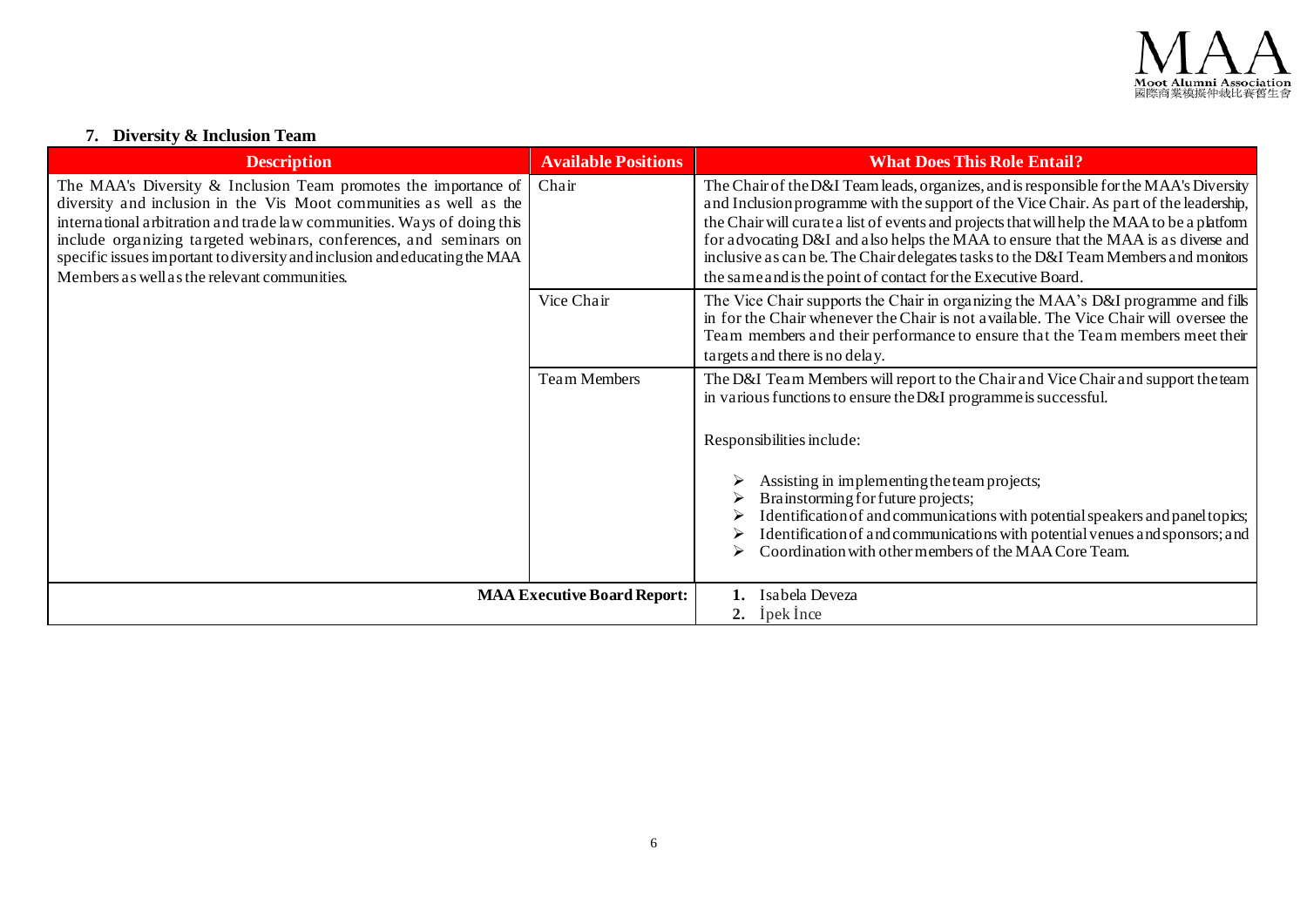

### **8. International Liaisons Team**

| <b>Description</b>                                                                                                                                                                                                                                                                                                                                                                       | <b>Available Positions</b>         | <b>What Does This Role Entail?</b>                                                                                                                                                                                                                                                                                                                                                                                                                                                                                                                                  |
|------------------------------------------------------------------------------------------------------------------------------------------------------------------------------------------------------------------------------------------------------------------------------------------------------------------------------------------------------------------------------------------|------------------------------------|---------------------------------------------------------------------------------------------------------------------------------------------------------------------------------------------------------------------------------------------------------------------------------------------------------------------------------------------------------------------------------------------------------------------------------------------------------------------------------------------------------------------------------------------------------------------|
| The MAA is given observer status at the UNCITRAL Working Sessions,<br>which take place in both Vienna and New York (or virtually depending on<br>the situation). This means that the MAA is able to send MAA Members to<br>attend the various UNCITRAL working sessions as observers to these<br>sessions.<br>The International Liaisons Team sends out expressions of interest for each | Chair                              | The Chair of the International Liaisons Teamleads, organizes, and is responsible for<br>the International Liaisons Team with the support of the Vice Chair. The Chair will<br>coordinate with the team members to invite applications for each UNCITRAL working<br>session, review applications to determine who is best suited to represent the MAA,<br>review the reports submitted by the Members and liaise with the MAA Media Team to<br>have the reports published on the MAA website. The Chair is also the point of contact<br>for the MAA Executive Board. |
| session, reviews the applications received, and decides (with the guidance<br>of the board when necessary) who gets to attend the sessions. The team<br>also is tasked with reviewing the reports provided by the observers and<br>publicizing them on the website.                                                                                                                      | Vice Chair                         | The Vice Chair supports the Chair with the International Liaisons Team and fills in for<br>the Chair whenever the Chair is not a vailable. The Vice Chair will oversee the Team<br>members and their performance to ensure that the Team members meet their targets<br>and there is no delay.                                                                                                                                                                                                                                                                       |
|                                                                                                                                                                                                                                                                                                                                                                                          | <b>Team Members</b>                | The Team Members will report to the Chair and Vice Chair and support the team in<br>various functions to ensure that the International Liaisons Teamruns smoothly.                                                                                                                                                                                                                                                                                                                                                                                                  |
|                                                                                                                                                                                                                                                                                                                                                                                          |                                    | Responsibilities include:<br>Sending out Expressions of Interest for each UNCITRAL Working Session;<br>Coordinating and reviewing applications that are received and making<br>decisions for each session;<br>Provide proper instructions to the chosen MAA Members who will act as<br>observers;<br>Liaising with the relevant contacts at UNCITRAL;<br>Reviewing and editing the reports from members for each Working Session;<br>Coordination with other members of the MAA Core Team.                                                                          |
|                                                                                                                                                                                                                                                                                                                                                                                          | <b>MAA Executive Board Report:</b> | Sherlin Tung<br>2. Cristen Bauer                                                                                                                                                                                                                                                                                                                                                                                                                                                                                                                                    |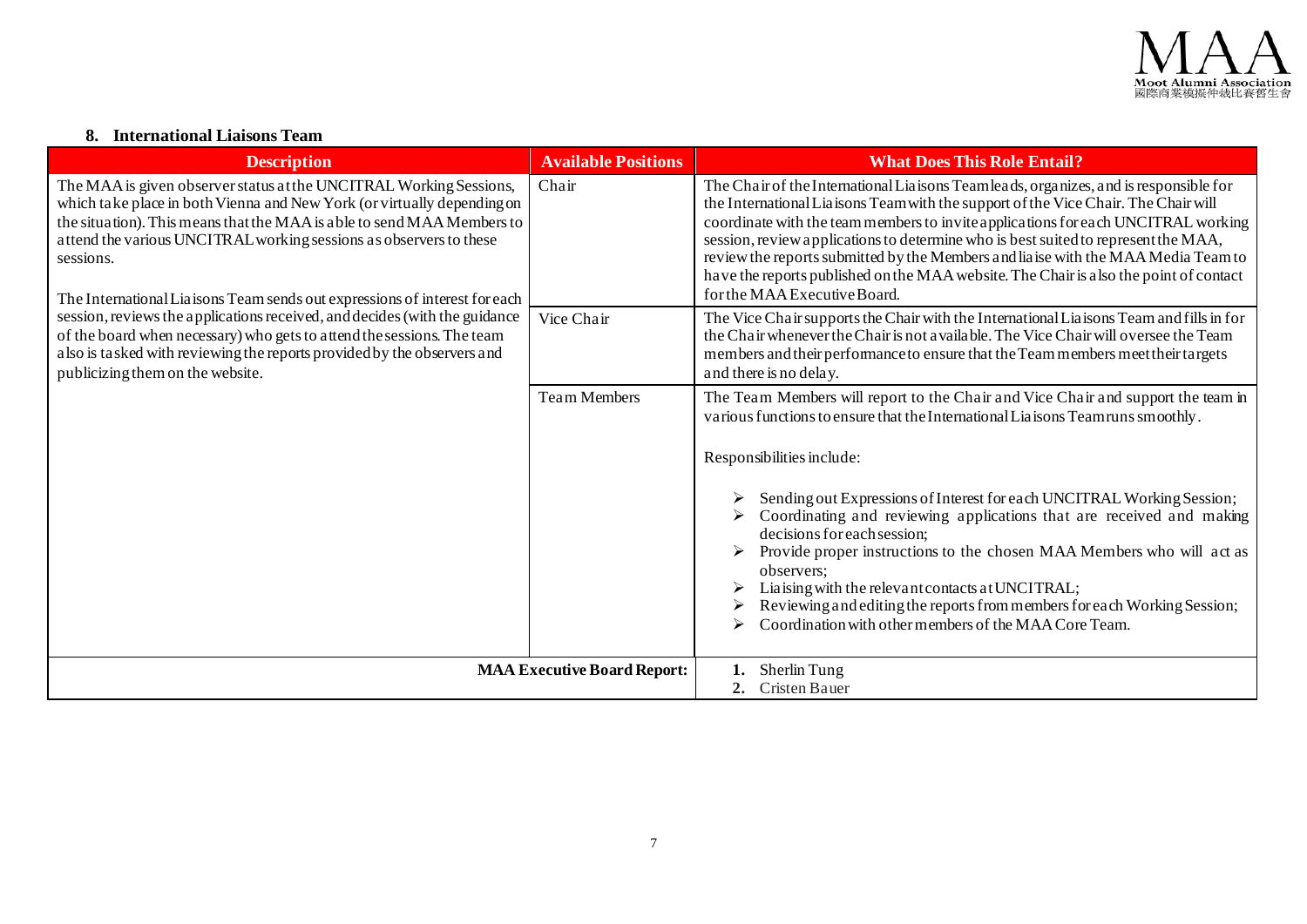

| <b>Description</b>                                                                                                                                                                                                                                                                                                                                                    | <b>Available Positions</b>                | <b>What Does This Role Entail?</b>                                                                                                                                                                                                                                                                                                                                                                                                  |
|-----------------------------------------------------------------------------------------------------------------------------------------------------------------------------------------------------------------------------------------------------------------------------------------------------------------------------------------------------------------------|-------------------------------------------|-------------------------------------------------------------------------------------------------------------------------------------------------------------------------------------------------------------------------------------------------------------------------------------------------------------------------------------------------------------------------------------------------------------------------------------|
| The Regional Representatives are tasked with promoting the MAA as well<br>as international arbitration and trade law in specific regions to academics,<br>students, and professionals.<br>Ways for Regional Representatives to carry out their tasks include<br>organizing professional networking events such as legal seminars, training,<br>and social gatherings. | Chair of the Americas                     | The Chair of the Americas leads, organizes, and is responsible for the Regional<br>Representatives network in the North and South America region with the support of the<br>Vice Chair. The Chair will coordinate with the team ways on how to promote the MAA<br>as well as international arbitration and trade law in the North and South America regions.<br>The Chair is also the point of contact for the MAA Executive Board. |
|                                                                                                                                                                                                                                                                                                                                                                       | Vice Chair of the<br>Americas             | The Vice Chair supports the Chair in organizing the Regional Representatives network<br>in the North and South America regions and fills in for the Chair whenever the Chair is<br>not a vailable. The Vice Chair will oversee the Team members and their performance to<br>ensure that the Team members meet their targets and there is no delay.                                                                                  |
|                                                                                                                                                                                                                                                                                                                                                                       | Regional<br>Representatives<br>(Americas) | The Regional Representatives (Americas) will report to the Chair and Vice Chair<br>(Americas) and support the team in various functions to ensure that the MAA is<br>promoted in the Americas region.                                                                                                                                                                                                                               |
|                                                                                                                                                                                                                                                                                                                                                                       |                                           | Responsibilities include:                                                                                                                                                                                                                                                                                                                                                                                                           |
|                                                                                                                                                                                                                                                                                                                                                                       |                                           | Coordinating and organizing at least one event per half year to promote the<br>MAA and its objectives in the region;<br>Bringing to the MAA Membership's attention unique opportunities in<br>international arbitration and trade law in their respective regions;<br>Promoting the MAA at Vis Moot related events during the Vis Moot season;<br>➤<br>Coordination with other members of the MAA Core Team.                        |
|                                                                                                                                                                                                                                                                                                                                                                       | Chair of EMEA                             | The Chair of EMEA leads, organizes, and is responsible for the Regional<br>Representatives network in the EMEA region with the support of the Vice Chair. The<br>Chair will coordinate with the team ways on how to promote the MAA as well as<br>international arbitration and trade law in the EMEA region. The Chair is also the point<br>of contact for the MAA Executive Board.                                                |
|                                                                                                                                                                                                                                                                                                                                                                       | Vice Chair of EMEA                        | The Vice Chair supports the Chair in organizing the Regional Representatives network<br>in the EMEA region and fills in for the Chair whenever the Chair is not available. The<br>Vice Chair will oversee the Team members and their performance to ensure that the<br>Team members meet their targets and there is no delay.                                                                                                       |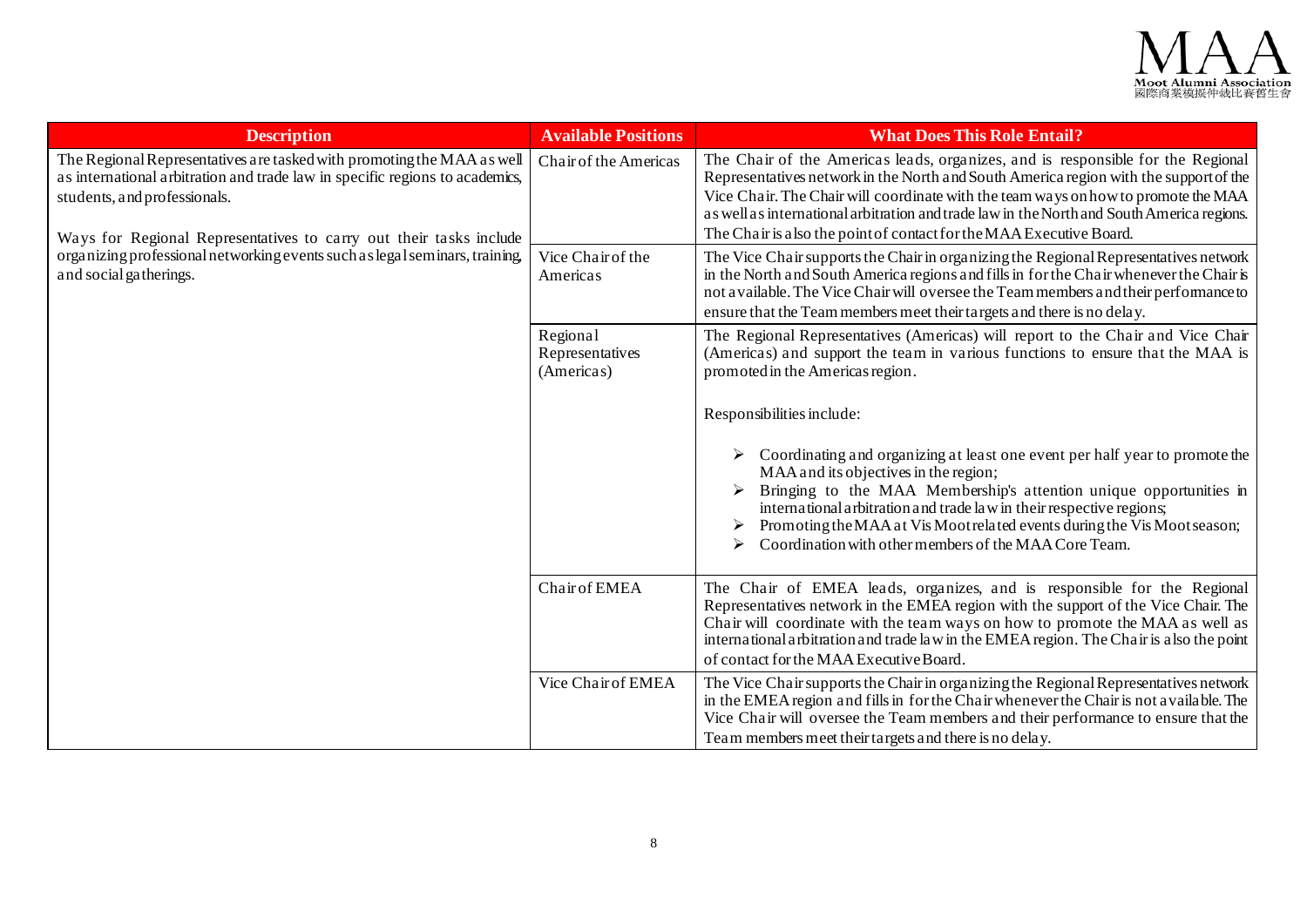

| Regional<br>Representatives<br>(EMEA) | The Regional Representatives (EMEA) will report to the Chair and Vice Chair (EMEA)<br>and support the team in various functions to ensure that the MAA is promoted in the<br>EMEA region.                                                                                                                                                                                                                                                                                      |
|---------------------------------------|--------------------------------------------------------------------------------------------------------------------------------------------------------------------------------------------------------------------------------------------------------------------------------------------------------------------------------------------------------------------------------------------------------------------------------------------------------------------------------|
|                                       | Responsibilities include:<br>$\triangleright$ Coordinating and organizing at least one event per half year to promote the<br>MAA and its objectives in the region;<br>Bringing to the MAA Membership's attention unique opportunities in<br>international arbitration and trade law in their respective regions;<br>Promoting the MAA at Vis Moot related events during the Vis Moot season;<br>Coordination with other members of the MAA Core Team.<br>➤                     |
| Chair of APAC                         | The Chair of APAC leads, organizes, and is responsible for the Regional Representatives<br>network in the APAC region with the support of the Vice Chair. The Chair will<br>coordinate with the team ways on how to promote the MAA as well as international<br>arbitration and trade law in the APAC region. The Chair is also the point of contact for<br>the MAA Executive Board.                                                                                           |
| Vice Chair of APAC                    | The Vice Chair supports the Chair in organizing the Regional Representatives network<br>in the APAC region and fills in for the Chair whenever the Chair is not available. The<br>Vice Chair will oversee the Team members and their performance to ensure that the<br>Team members meet their targets and there is no delay.                                                                                                                                                  |
| Regional<br>Representative (APAC)     | The Regional Representatives (APAC) will report to the Chair and Vice Chair (APAC)<br>and support the team in various functions to ensure that the MAA is promoted in the<br>APAC region.                                                                                                                                                                                                                                                                                      |
|                                       | Responsibilities include:<br>$\triangleright$ Coordinating and organizing at least one event per half year to promote the<br>MAA and its objectives in the region;<br>Bringing to the MAA Membership's attention unique opportunities in<br>international arbitration and trade law in their respective regions;<br>Promoting the MAA at Vis Moot related events during the Vis Moot season;<br>Coordination with other members of the MAA Core Team.<br>$\blacktriangleright$ |
| <b>MAA Executive Board Report:</b>    | Entire MAA Executive Board                                                                                                                                                                                                                                                                                                                                                                                                                                                     |